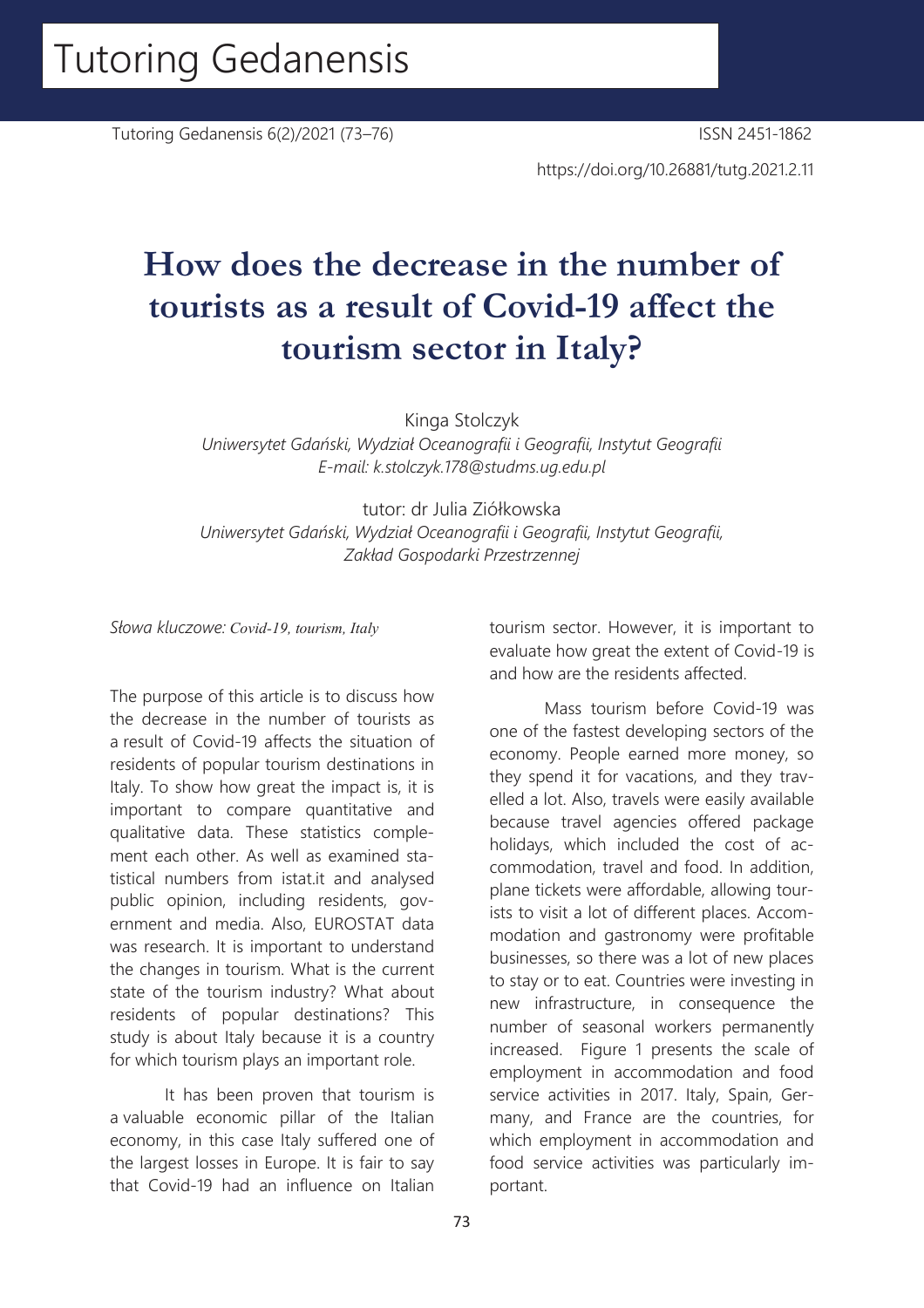### Tutoring Gedanensis



Fig. 1. Employment in accommodation and food service activities in 2017 (EUROSTAT)

Tourism is one of the main sectors of Italian economy, therefore figures should be provided to show the significance of the impact of Covid-19 on tourism. The virus has an influence on different sectors of tourism, including public transport and gastronomy. Italy imposed restrictions during the lockdown. Restaurants, bars and hotels were closed. Italians could not leave their homes and visit family. Public transport was restricted, only people with valid reason could travel. Moreover, foreign travellers were required to have a valid reason for entry and a relevant document. All statistics originate from Istituto Nazionale di Statistica - Italian National Institute of Statistics. If Covid-19 had not occurred, in March-May 2020 quarter, Italy might have had 81 million visitors, which represents only 18.5% of the average annual total. Moreover, there is 23% of the annual total of foreign visitors and there is 20.3% of the annual total of stays in hotel facilities. Furthermore, there would be 9.4 billion euros expenditure by foreign tourists. Annual expenditure by foreign tourist would be about 21.4% and 16% annual expenditure by Italian tourists. With regards to hospitality and tourism industry in 2017 there was 52.164 enterprises. Turnover was about 25.6 billion euros. More than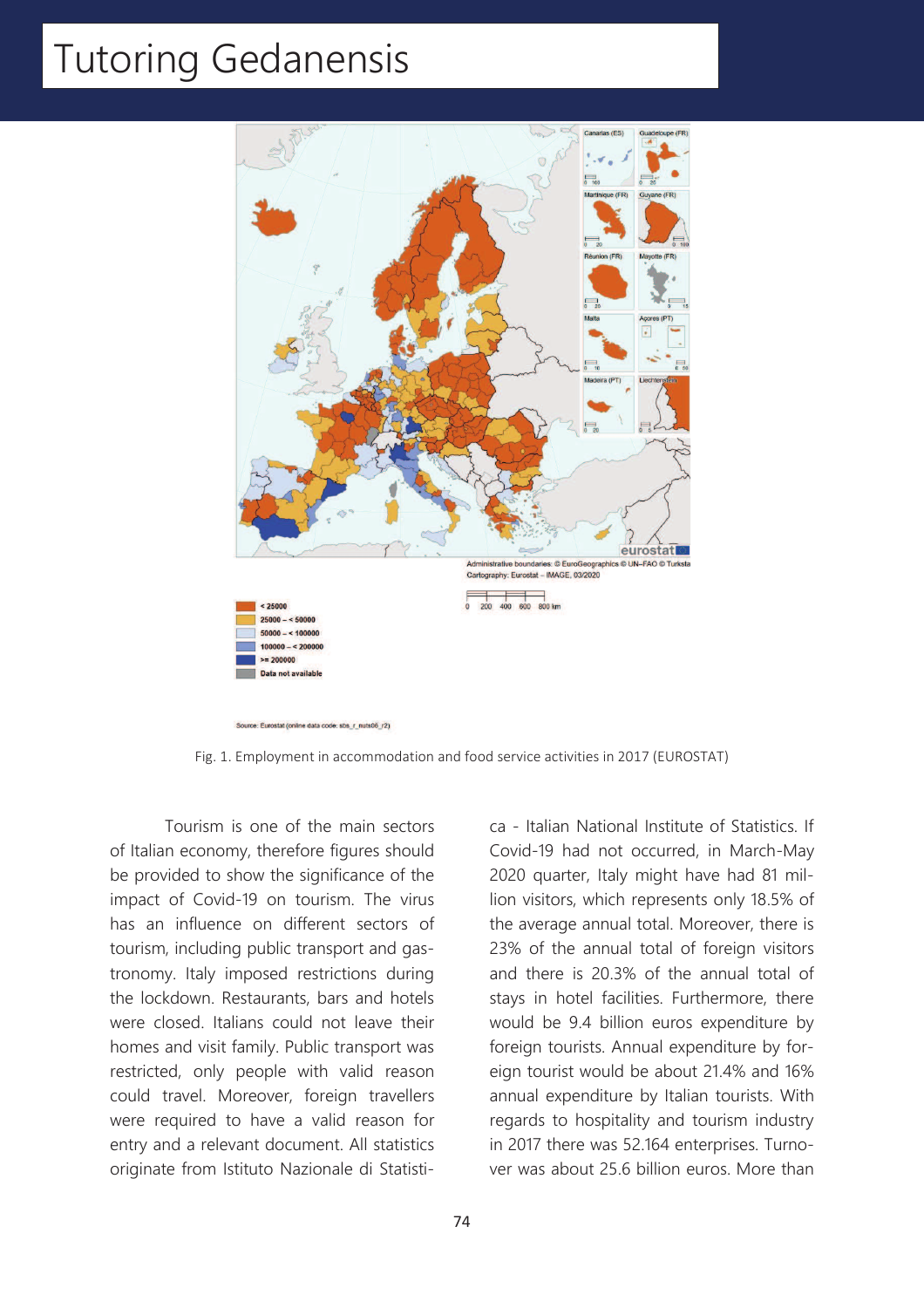## Tutoring Gedanensis

that value added was 11,4 billion euros. In 2017, in Italy, there was 282,6 thousand of employees and 220 thousand of workers in the tourism sector (istat.it). Figure 2 summarizes those number.



Fig. 2. The impact of Covid-19 on Tourism in Italy (istat.it)

Public opinion, such as residents, government and media is significant to understand changes occurring in tourism. This study analysed specific websites related to the title topic. Statements are taken from unwto.org, revenue-hub.com, cor.europa.eu, business-standard.com, thelocal.it and phocuswire.com. It was hard to find statements about employment in tourism-related activities. However, Vittorio Messina, National President of Assoturismo - Italian Tourism Federation, said (cor.europa.eu): "In recent history Italian tourism has never experienced a crisis like this. It is the darkest moment.'' This opinion proves that the situation is serious. Moreover, Luca Patane, president of Confturismo - a unitary expression of the national organizations representing the tourism businesses and professions belonging to Confcommercio Imprese per l'Italia (the coordination association struc-

Confederation), said in a statement regarding March 2020: "At the end of March we hypothesized that the tourism sector would lose 100 billion euros this year and at the time it seemed like an excessively dramatic vision." To addition Gloria Guevara, President & CEO of WTTC (World Travel & Tourism Council) told: "The situation could have been far worse if it were not for the government's Cassa Integrazione Ordinaria scheme, which supported up to 80 percent of a worker's salary and kept many people in their jobs whilst the Travel & Tourism sector continued to suffer." Further Secretary-General of the UNWTO (United Nations World Tourism Organization) Zurab Pololikashvili said: "Italy is a world tourism leader, a strong ally of UNWTO and committed to making tourism a pillar of sustainable economic development. We must build on the

ture for the tourism sector promoted by the